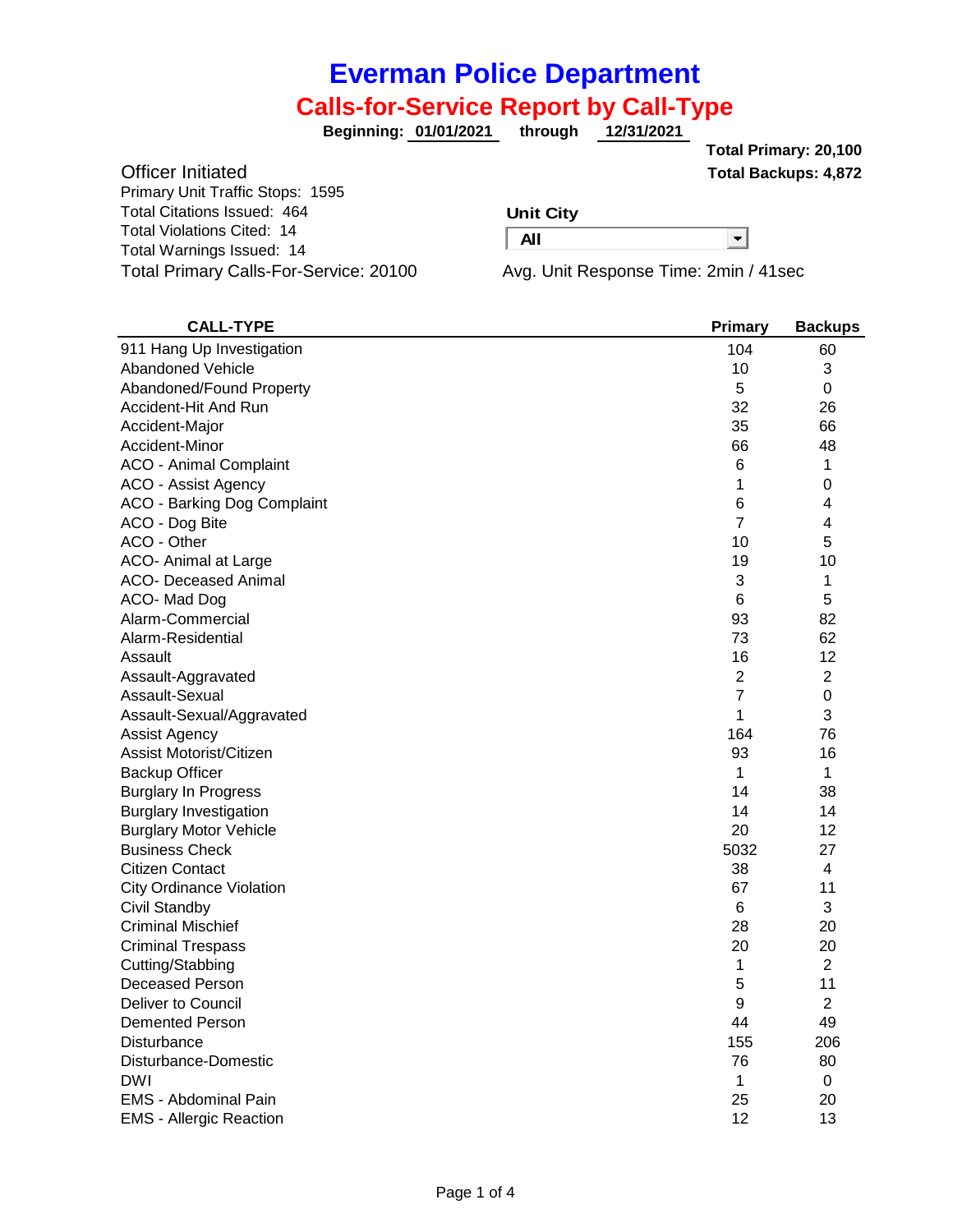### **Calls-for-Service Report by Call-Type**

**01/01/2021 through 12/31/2021 Beginning:**

**Total Backups: 4,872 Total Primary: 20,100**

−

Officer Initiated Primary Unit Traffic Stops: 1595 Total Citations Issued: 464 Total Violations Cited: 14 Total Warnings Issued: 14 Total Primary Calls-For-Service: 20100 Avg. Unit Response Time: 2min / 41sec

#### **Unit City**

**All**

| <b>CALL-TYPE</b>                       | <b>Primary</b> | <b>Backups</b> |
|----------------------------------------|----------------|----------------|
| <b>EMS - Assault</b>                   | 24             | 19             |
| <b>EMS - Back Pain</b>                 | 18             | 15             |
| <b>EMS - Cardiac Arrest</b>            | 10             | 12             |
| <b>EMS - Chest Pain</b>                | 81             | 60             |
| <b>EMS - Deceased Person</b>           | 11             | 18             |
| <b>EMS</b> - Diabetic Emergency        | 53             | 54             |
| <b>EMS - Difficulty Breathing</b>      | 152            | 134            |
| EMS - Fall w/ Possible/ Unk Injuries   | 93             | 74             |
| <b>EMS - Headache</b>                  | 4              | $\overline{2}$ |
| <b>EMS</b> - Laceration/Hemorrhaging   | 1              | 1              |
| EMS - Lift Assist / No Injuries        | 53             | 43             |
| <b>EMS - Medical Alarm</b>             | 20             | 18             |
| <b>EMS - Other</b>                     | 50             | 30             |
| <b>EMS - Overdose/Poisoning</b>        | 14             | 13             |
| EMS - Pregnancy/Labor Difficulty       | 8              | 8              |
| <b>EMS - Psychiatric/Suicide</b>       | 50             | 55             |
| <b>EMS - Seizure</b>                   | 39             | 32             |
| <b>EMS - Sick Person</b>               | 309            | 252            |
| EMS - Sick Person (Suspected COVID-19) | 100            | 86             |
| <b>EMS - Stabbing/Gunshot</b>          | 2              | 2              |
| <b>EMS - Stroke</b>                    | 20             | 11             |
| <b>EMS</b> - Traffic Accident          | 76             | 94             |
| <b>EMS</b> - Traumatic Injuries        | 80             | 69             |
| <b>EMS - Unconscious</b>               | 85             | 113            |
| Escort                                 | 1              | 0              |
| FD Arson                               | $\overline{2}$ | 6              |
| FD Dumpster Fire                       | $\overline{2}$ | 4              |
| <b>FD Electrical- Inside</b>           | 8              | 11             |
| <b>FD Electrical- Outside</b>          | 40             | 43             |
| FD Fire Alarm                          | 60             | 75             |
| FD Gas Leak Inside                     | 8              | 7              |
| FD Gas Leak Outside                    | 11             | 21             |
| <b>FD Grass Fire</b>                   | 14             | 24             |
| FD Haz-Mat                             | 4              | 5              |
| FD Illegal Burn                        | 16             | 5              |
| FD Inspection                          | 34             | $\overline{2}$ |
| FD Investigation                       | 44             | 52             |
| <b>FD Medical Call</b>                 | 1              | 0              |
| FD Public Assist-Non Emergency         | 38             | 32             |
| <b>FD Structure Fire</b>               | 62             | 133            |
| FD Vehicle Fire                        | 12             | 22             |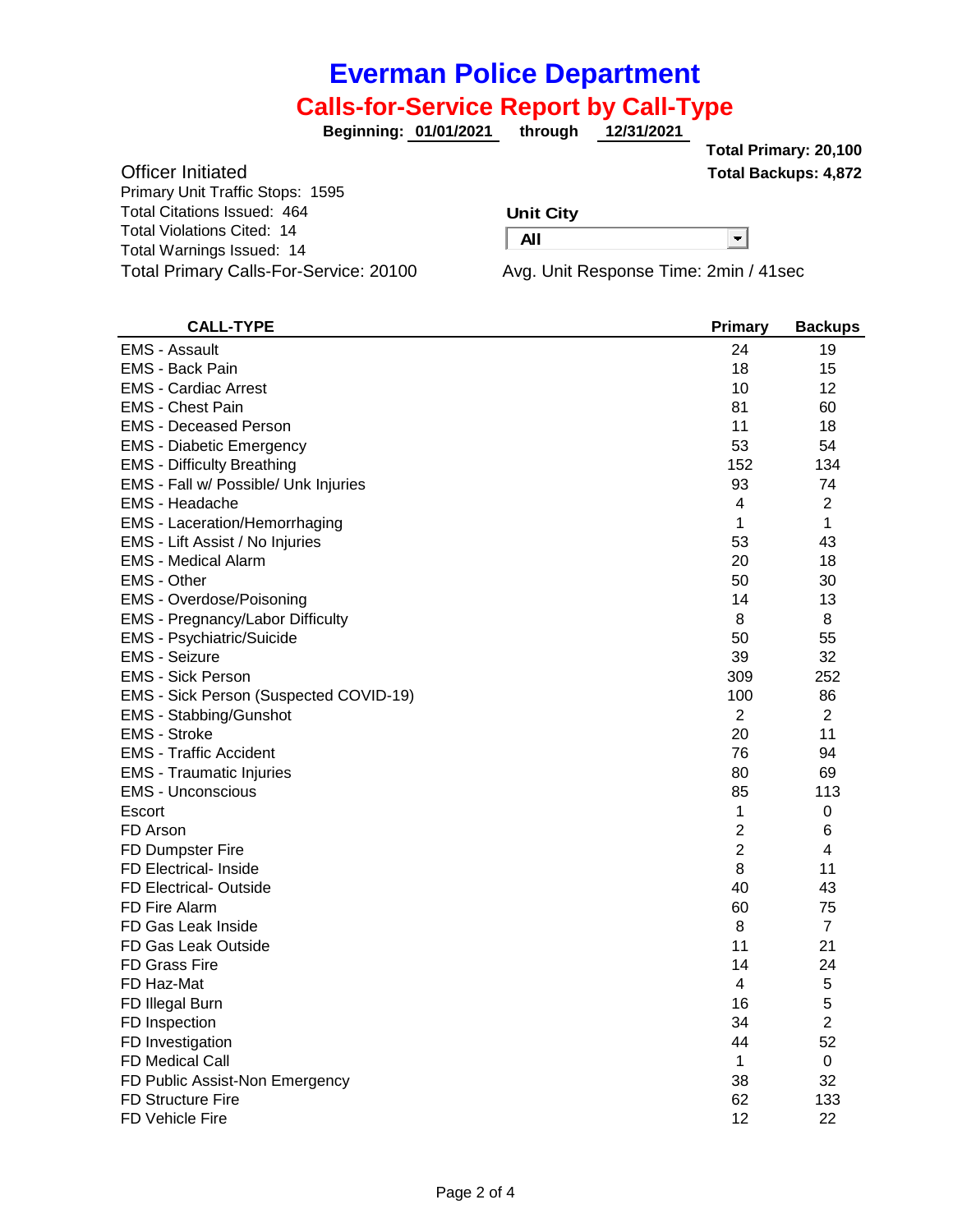### **Calls-for-Service Report by Call-Type**

**01/01/2021 through 12/31/2021 Beginning:**

**Total Backups: 4,872 Total Primary: 20,100**

−

Officer Initiated Primary Unit Traffic Stops: 1595 Total Citations Issued: 464 Total Violations Cited: 14 Total Warnings Issued: 14 Total Primary Calls-For-Service: 20100 Avg. Unit Response Time: 2min / 41sec

#### **Unit City**

**All**

| <b>CALL-TYPE</b>               | <b>Primary</b> | <b>Backups</b> |
|--------------------------------|----------------|----------------|
| Fight                          | 25             | 36             |
| Fingerprints                   | 13             | 3              |
| Fireworks (C.O.V.)             | 72             | 34             |
| Follow Up                      | 203            | 33             |
| <b>Foot Patrol</b>             | 120            | 8              |
| Fraud                          | 17             | $\overline{2}$ |
| Harassment                     | 3              | 1              |
| Home Invasion                  | 1              | 5              |
| <b>Hospital Call</b>           | 1              | 0              |
| Investigation                  | 653            | 421            |
| Jail Detail                    | 106            | 10             |
| Loose Livestock                | 1              | 0              |
| <b>Loud Music</b>              | 233            | 136            |
| Meet Complainant               | 460            | 135            |
| <b>Missing Person</b>          | 13             | 6              |
| Officer - Out of Service       | 3              | 0              |
| Open Door                      | 77             | 44             |
| Other                          | 1579           | 18             |
| Out of City                    | 7              | 1              |
| Out of Unit                    | 428            | 4              |
| Parking Violation              | 86             | 8              |
| Pedestrian Stop                | $\overline{2}$ | 0              |
| Person With Gun                | 6              | 16             |
| Prisoner Pick Up               | 9              | 0              |
| <b>Prisoner Transport</b>      | 15             | 0              |
| <b>Property Found/Lost</b>     | 11             | 1              |
| Prowler (Unseen)               | $\overline{c}$ | $\overline{2}$ |
| <b>Reckless Driver</b>         | 25             | 19             |
| Residence/Neighborhood Check   | 4092           | 34             |
| Robbery                        | 4              | 11             |
| Runaway                        | 8              | 6              |
| <b>School Facility Check</b>   | 831            | 9              |
| School Lockdown/Secure         | 1              | 0              |
| <b>School Related Incident</b> | 270            | 83             |
| Secure/Lockdown                | 7              | 5              |
| Shooting                       | 1              | 9              |
| <b>Shots Fired</b>             | 36             | 50             |
| Special Assignment             | 146            | 21             |
| Stolen Vehicle                 | 18             | 18             |
| Suicide Attempt                | 3              | 9              |
| <b>Suspicious Person</b>       | 81             | 66             |